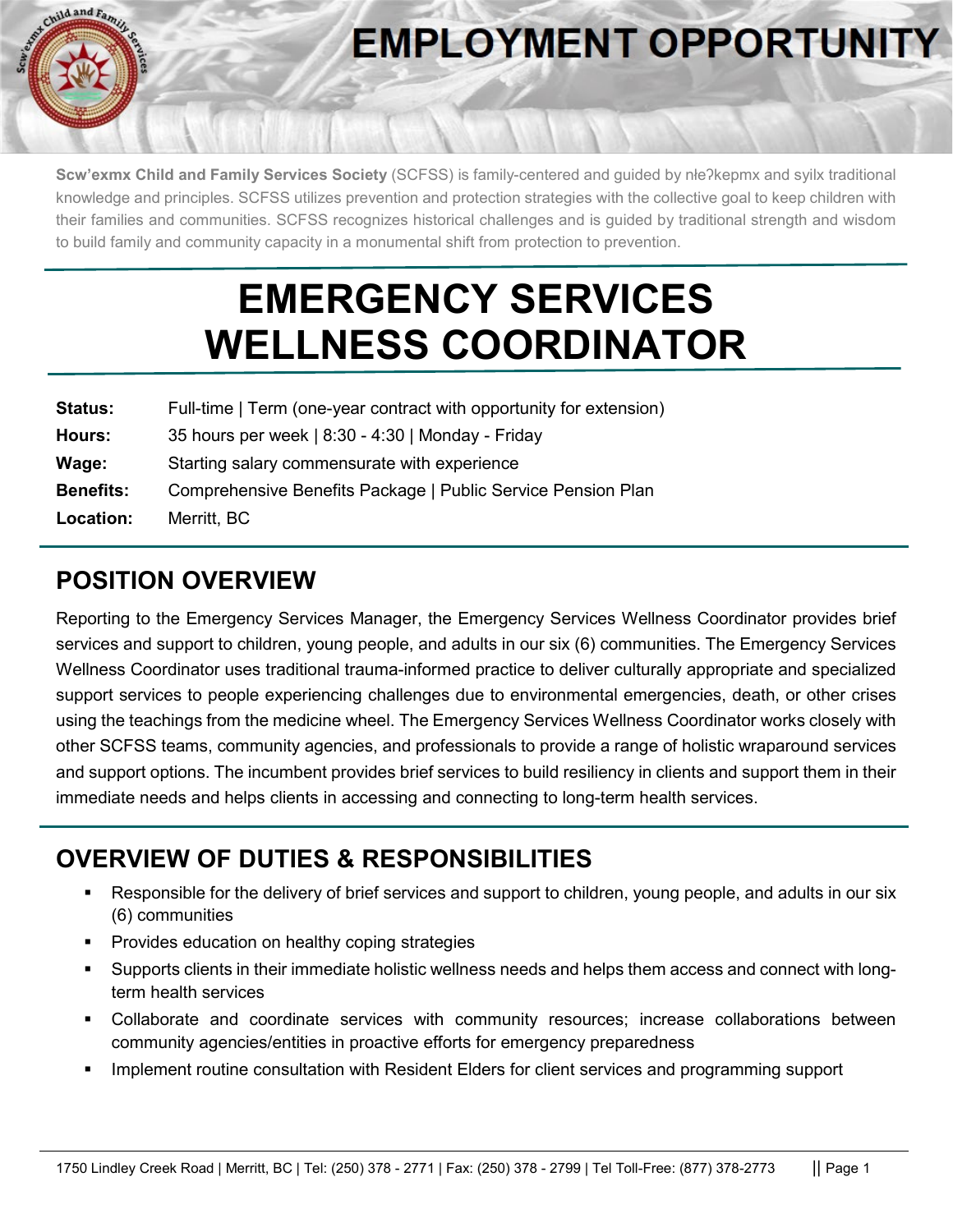

### **EMERGENCY SERVICES WELLNESS COORDINATOR**

- Ensure practices are culturally safe, reflective of intergenerational impacts, and trauma-informed practice in alignment with syilx and nłeʔkepmx culture and traditions
- Ensure regular reporting requirements are met to the Emergency Services Manager, funding bodies, and appropriate agencies to produce appropriate documentation
- Develop, monitor, and update an annual Personal Development Plan aligned with SCFSS's strategic priorities in the Strategic Plan
- Integrate the nłeʔkepmx Framework of Practice and the syilx Child and Family Plan in emergency support services

#### **SUPERVISION RECEIVED**

- Regular consultation and review with the Emergency Services Manager
- Annual Performance Evaluation and work plan review with the Emergency Services Manager

#### **JOB REQUIREMENTS**

- Clear Criminal Record check prior to the first day of work
- Clear Ministry of Child and Family Development Prior Contact Check prior to the first day of work
- Valid Class 5 BC driver's license without restrictions

#### **EDUCATION & EXPERIENCE**

 Education in Community Services, Human Services, Indigenous Studies, Social Work, Counselling, Psychology, or relevant field of study. A combination of education, experience, and training will be considered.

*SCFSS is committed to building community capacity by offering training opportunities to community members who are hired in this position.*

- Minimum of one year of experience in developing and facilitating support services, programs, and workshops for individuals, families, or groups
- Experience in supporting or treating behavioral, emotional, and mental health problems and disorders, including suicide assessment and crisis intervention is an asset, but not required
- Demonstrated knowledge of nłe?kepmx and syilx cultural practices and protocols

#### **CORE COMPETENCIES**

- Applied skills using a harm-reduction approach, relationship-based practices, and incorporating strengthbased philosophy
- Familiarity with community, regional, and provincial mental health services, including how to access and refer clients
- Comprehensive understanding of local Indigenous cultural and traditional approaches to be used in coordination with Western standards of mental health practice